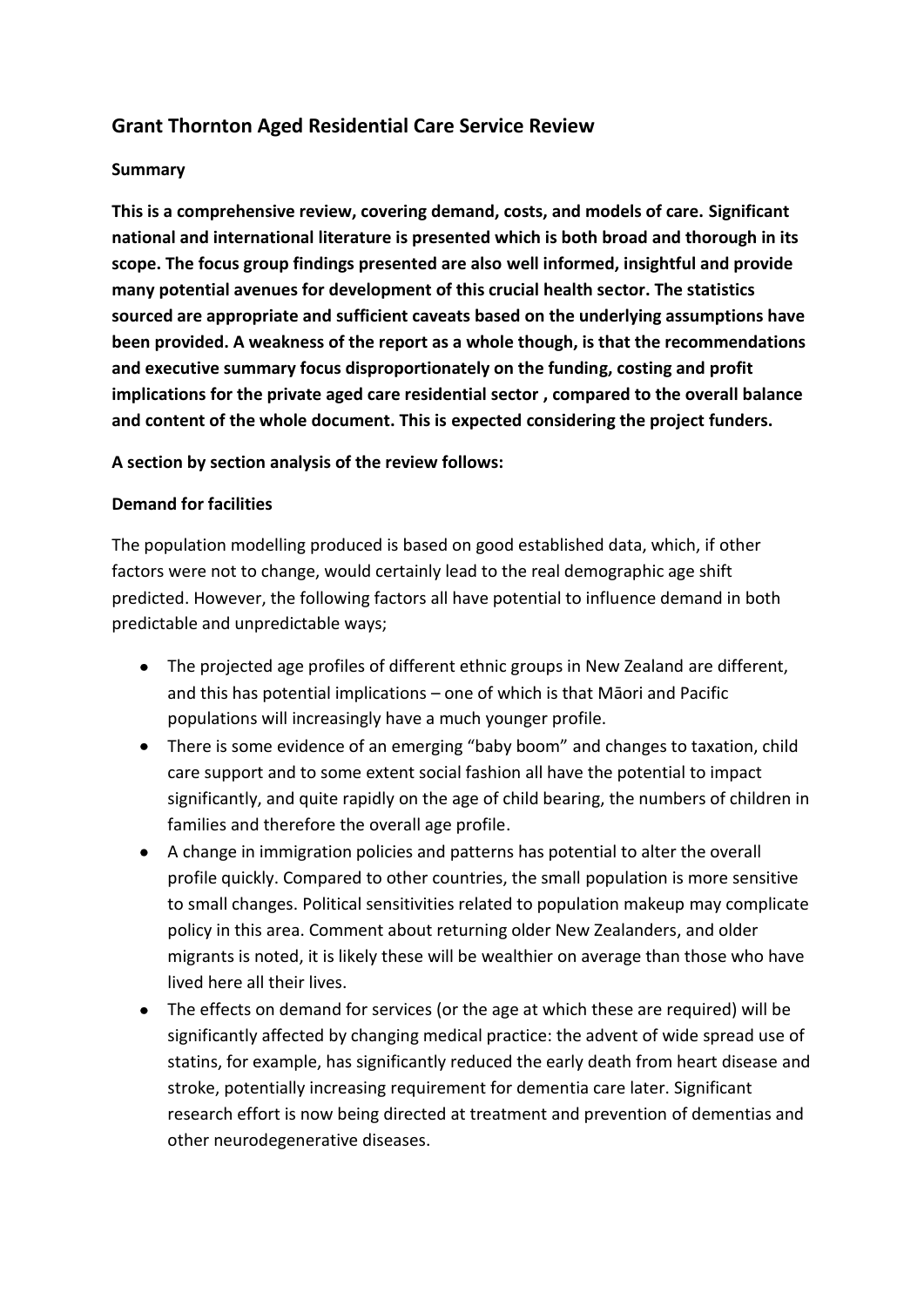The potential impact of health promotion initiatives based on recent research evidence related to diet, exercise and changed smoking / alcohol use etc has yet to be realised at a population level in most countries. The impact of increased obesity and diabetes however, may in fact reduce the numbers of those surviving into extreme old age.

### **Future demand scenarios**

This section is the most sensitive to assumption, and the most amenable to manipulation by social policy changes and altered models of care. Changes to means testing, inheritance law, patterns of social mobility (for example children moving further away from older parents) and client preferences means that the future demand scenario modelling will not be accurate, or at least that the gap between now and significant upturn in demand may be longer. The wider issues related to savings for retirement and aged care have not been adequately described in this section. There is a fundamental dilemma by which people will not be incentivised to save for this provision if their savings will be immediately off set by means testing. Greater choice, better facilities, additional services etc may positively influence saving behaviour, and modelling showing greater wealth in older age prolongs independent living implies that saving incentives may bring wider policy dividends and alter demand scenarios. A risk socially is that the gap between rich and poor, and between access to good and poor provision will widen. There is evidence that wealth disparity (as opposed to absolute levels) has a large negative impact on social cohesion and perceptions of well being, levels of crime etc – particularly where as might be the case in New Zealand, this can be differentially racially distributed.

### **Supply of facilities**

As stated, additional capacity assumptions vary widely, and there are at least another four or five years in which to do more detailed research into client preferences, service provision and models of care. This is one of the recommendations from the review, and is urgently needed.

### **Costs and investment**

This section of the report is heavily biased towards the needs of the private, for profit aged care provide sector. Not many sectors expect a 12% return after tax – with virtually no risk. It is a purely political decision as to whether the investment / return should largely be made in the private or public sectors. It is axiomatic that services that are required to deliver a service *and* produce a profit will cost more to the end user unless

- a. Costs (i.e. wages, primarily) are lower
- b. Service delivered is more restricted
- c. Productivity gains can be realised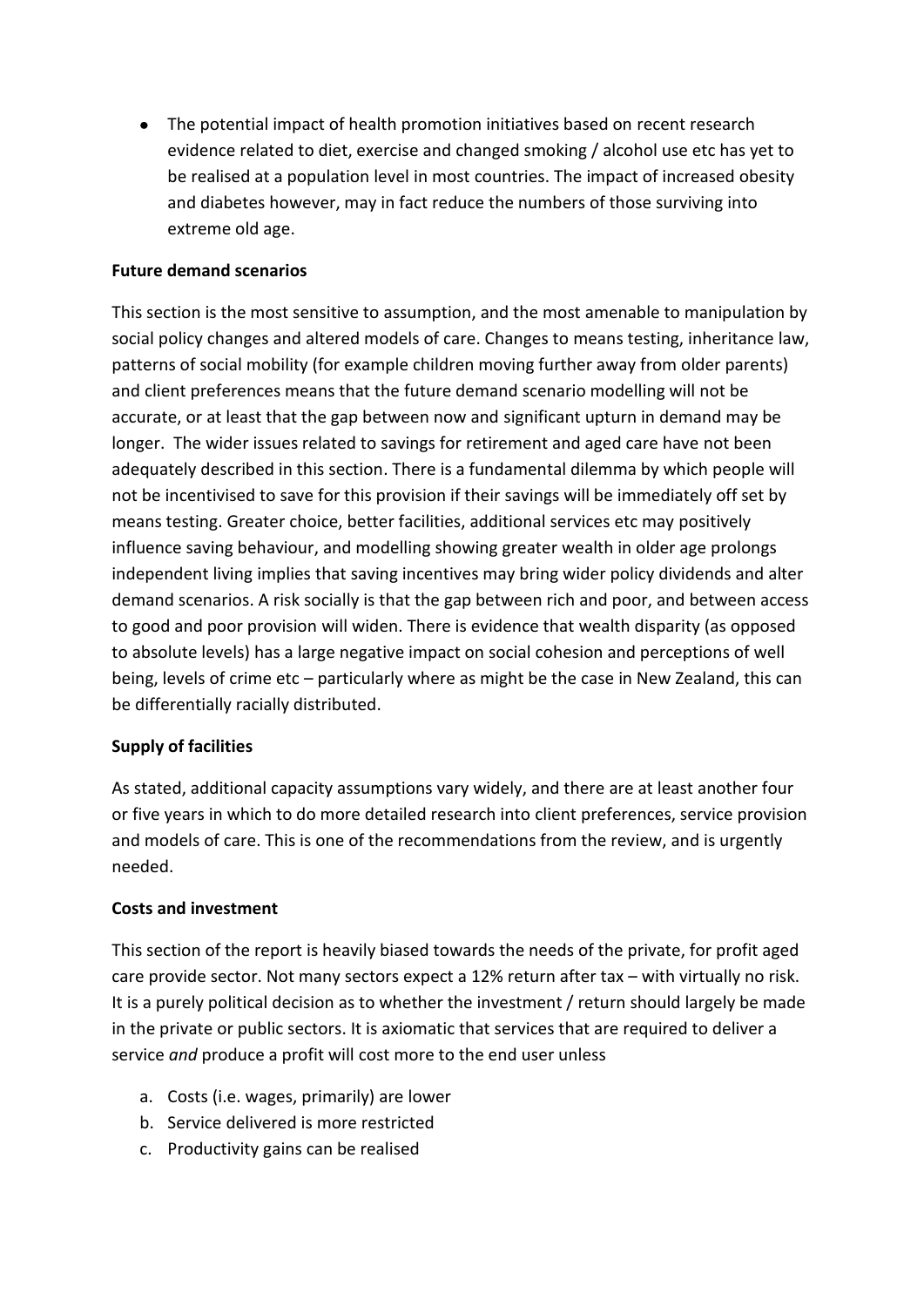Financial returns currently cover operating costs – future investment could for example be offset by tax breaks that could end up costing the consumer / tax payer less than a full commercial for profit service delivery model. Unidentified risks related to "cherry picking" commercially lucrative service provision at the expense of the total sector have not been explored in this section, which could be considered a serious deficit. Public/private partnership models for large capital projects in the USA and UK in particular have some short term merit, but longer term cost to the tax payer.

## **Workforce implications**

Surprisingly, this is one of the weaker sections of the report, though appropriate caveats related to data quality (less than 35% of sector's data of sufficient quality to be included) have been made. Assumptions about continued migration for nurses and care givers may be suspect, in light of OECD reports. Lag between demand and supply related to training, and competition for RNs with other sectors are all well observed. Potentials for productivity gains (apart from those based on technology and economies of scale) will inevitably impact on quality of care – as in the report evidence between hours of nursing care, best practice in staffing ratios etc is accurately cited. Of concern is the statement (made in at least three different places in the report) that improving quality of care, and improving patient outcomes and is cost negative due to increased longevity. The workforce implications are profoundly different for the different models of care, and these have not been explored in sufficient detail. Productivity gains will be finite -many tasks undertaken in aged care just cannot be done faster (feeding, bathing for example), and for smaller facilities with few RNs, staffing cannot be reduced indefinitely. Matching workforce with geographical demand is rightly identified as a risk. What is not discussed is (migration aside) care giving and even nursing as a career is sensitive to fashions, training lag and competing occupations, especially for women. For care giving particularly, the work is seen as hard, poorly paid, and in some ways socially less prestigious than many other career options. The report correctly identified high turnover in care givers, and the importance of retaining registered nurses in the sector.

### **Models of care**

In the body of the report, this section (informed by expert review, literature and focus groups) is very strong. What is extraordinary, is that neither the executive summary, nor the main recommendations reflect the findings! In the report, and the appendices based on literature and international comparisons, very many opportunities for increased effectiveness in the sector are clearly identified. Matches between clear policy steers towards aging in place, and moving care from facilities (especially hospitals) back into the community have been accurately highlighted. Apart from the disadvantages to causing people to live longer (!) the case for enhanced professional services in the community, supported by better access to primary care, medication reviews etc seem compelling. Perverse funding incentives related to inappropriate use of acute services, not using GP